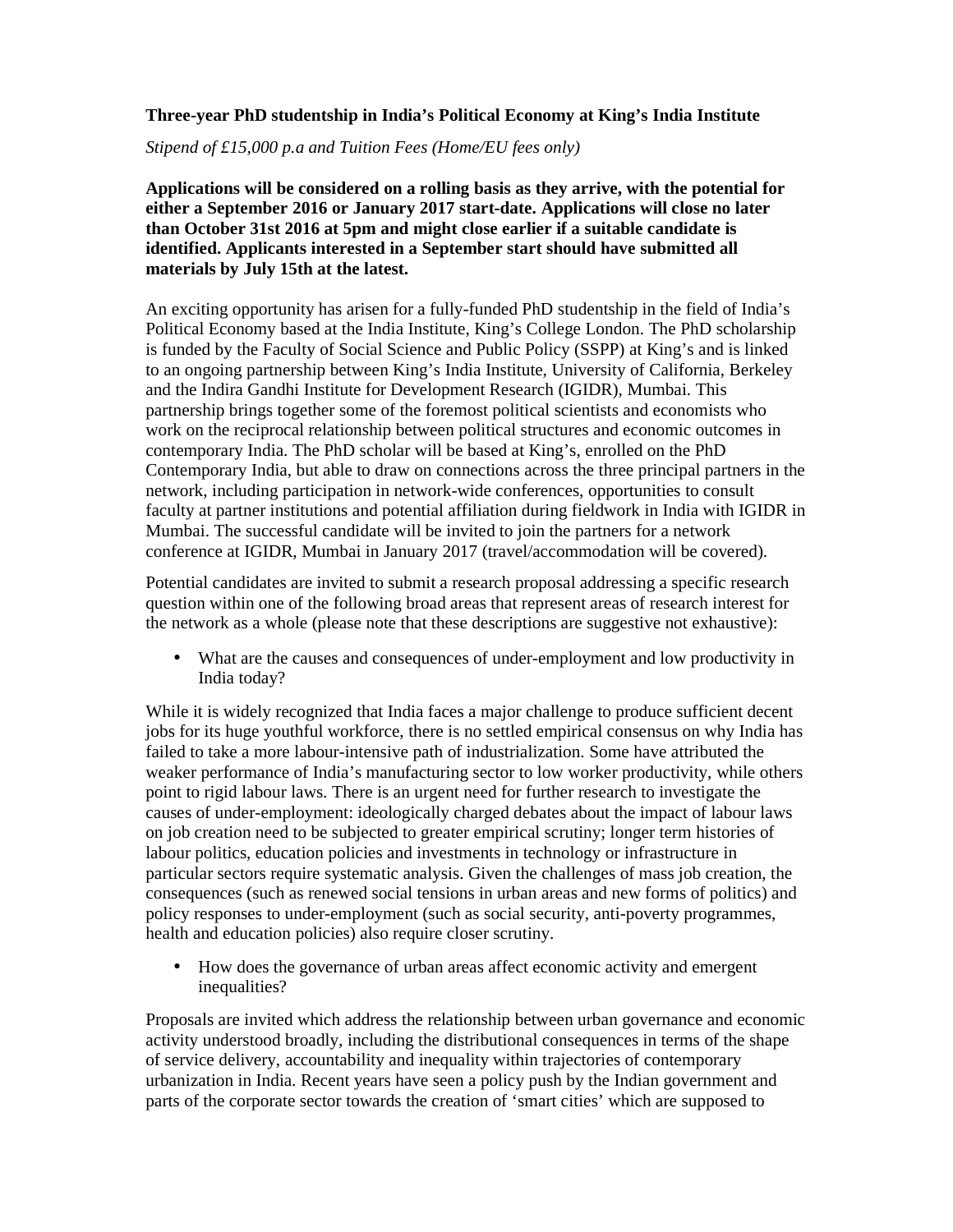harness best practices in urban planning, digital and information technologies and publicprivate partnerships to create new urban ecosystems. The policy rhetoric of 'smart cities' focuses on 'putting people at the centre of the development process'. And yet structures of political representation within Indian cities, and the representation of mega-cities within state-level politics in India have been under strain for some time.

## **Guidance for applicants**

We expect research proposals to carefully develop a specific research question with reference to the relevant literature, and to set out a suggested methodological approach. It would not be possible for any single enquiry to cover all of the ground sketched above. Applications that are able to specify a clear, well-justified research question of feasible scope will be viewed more favourably. We welcome enquiries that are interdisciplinary in nature, and we are open to a variety of methodological approaches as appropriate for the proposed subject matter.

Please consult the 'How to apply' pages of the King's India Institute website for information about how to structure your research proposal: http://www.kcl.ac.uk/sspp/sga/kii/study/phd/apply.aspx

Candidates are welcome to list potential supervisors on their application. Final decisions about supervision will be taken after interview. For reference, we anticipate that the supervisory committee of the successful candidate will draw primarily on political economyrelated expertise within the India Institute which includes Sunil Mitra Kumar (Lecturer in Economics), Adnan Naseemullah (Lecturer in South Asia and International Relations), Jahnavi Phalkey, (Senior Lecturer in the History of Science and Technology), Louise Tillin (Senior Lecturer in Politics) and in the Department of Political Economy (Amrita Dhillon, Professor of Political Economy). The successful candidate will also be able to draw on expertise among our external partners – including Professor Pranab Bardhan (University of California, Berkeley), Professor R Nagaraj (IGIDR) and Professor Sripad Motiram (IGIDR).

During the first year of registration at King's, the student will focus on preparing an upgrade document to allow them to progress from MPhil to PhD candidacy. In the second year, the student should plan to undertake fieldwork in India. The student will have the opportunity to be affiliated with the Indira Gandhi Institute for Development Research (IGIDR) in Mumbai and receive guidance from relevant experts at IGIDR, meet other students, as well as enjoy the potential to discuss their evolving research. The third year will be devoted to writing up the thesis while based primarily in London, and presenting at relevant conferences. The potential for a policy-relevant internship in the UK or India may also be considered during the third year depending on particular student interests.

## **Eligibility**

Applicants should hold a first degree and Masters in a relevant subject area (including Political Science, Economics, Development Studies, Public Policy, History, History of Science and Technology and other relevant subjects). Prior methodological training will be an advantage, although the student will be able to avail of additional training via the ESRCfunded King's Interdisciplinary Social Science-Doctoral Training Centre (KISS-DTC).

Applicants can be of any nationality but must note that the scholarship covers only Home/EU fees (£4600 in 2016-17). Non-home/EU students would need to be able to demonstrate an ability to pay the remainder of fees at the full international fee rate (see details here).

## **Application Process**